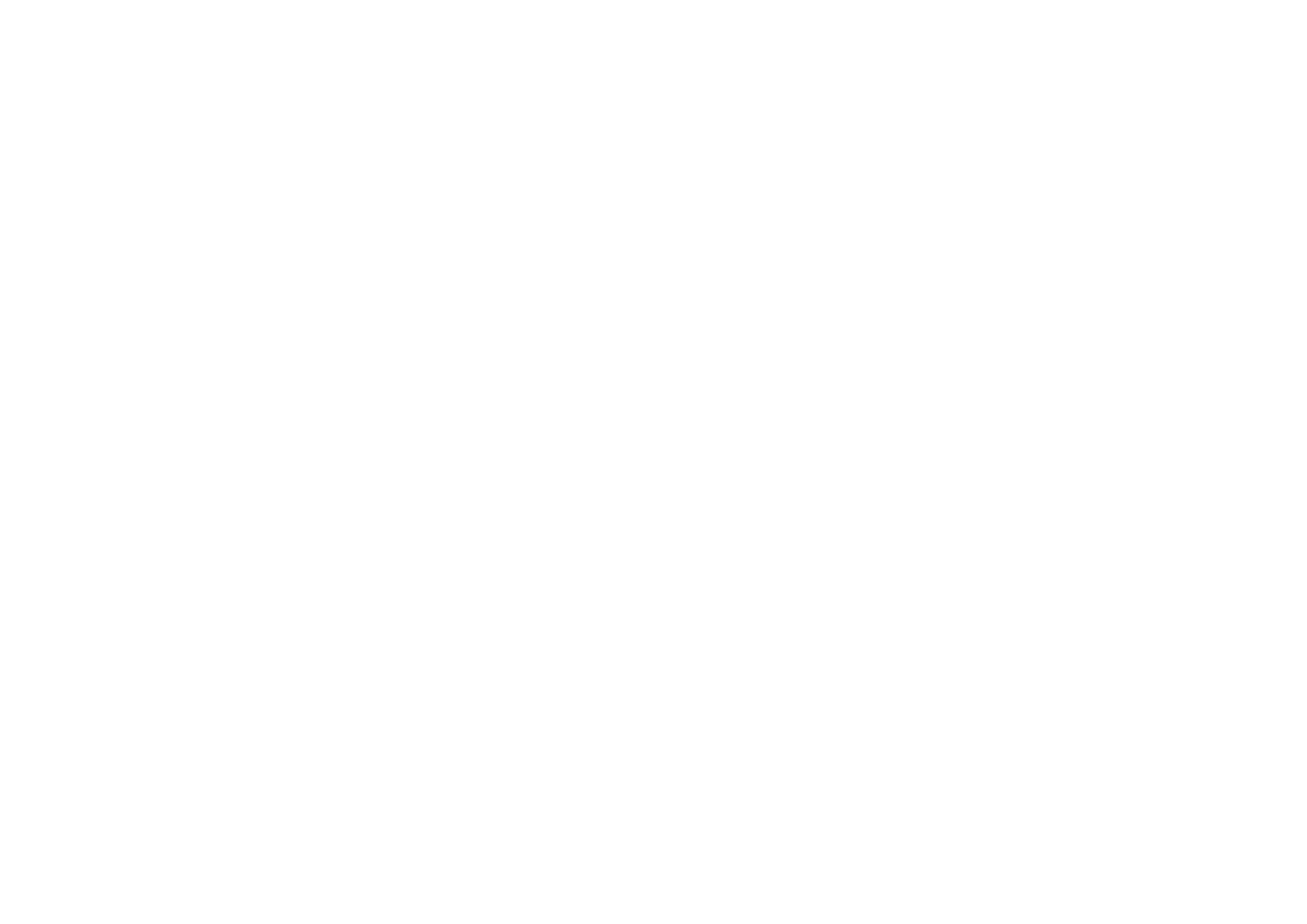|                |                                                                                                                                                        | <b>General Information</b>                                                                                                                                                                                                                                                                                                                                                                                                                                                                                                                                                                                                                                                                                                                                                                                                                                                                                                                                                                                                                |                                                      |
|----------------|--------------------------------------------------------------------------------------------------------------------------------------------------------|-------------------------------------------------------------------------------------------------------------------------------------------------------------------------------------------------------------------------------------------------------------------------------------------------------------------------------------------------------------------------------------------------------------------------------------------------------------------------------------------------------------------------------------------------------------------------------------------------------------------------------------------------------------------------------------------------------------------------------------------------------------------------------------------------------------------------------------------------------------------------------------------------------------------------------------------------------------------------------------------------------------------------------------------|------------------------------------------------------|
| $\mathbf{1}$ . | Title of strategy, policy, plan, project,<br>contract, major change in service or<br>decision:                                                         | Eastern Gate Development Framework Supplementary Planning Document (SPD)                                                                                                                                                                                                                                                                                                                                                                                                                                                                                                                                                                                                                                                                                                                                                                                                                                                                                                                                                                  |                                                      |
| 2.             | What is the objective or purpose of<br>the strategy, policy, plan, project,<br>contract, major change in service or<br>decision?                       | To coordinate and guide future redevelopment and to improve the environment within the Eastern<br>Gate study area, the overall purpose of producing an Supplementary Planning Document (SPD) is<br>threefold:<br>1) To create a clear vision and building consensus about the future of the area;<br>2) To establish a Development Framework to coordinate redevelopment with the area and<br>guide decisions (by the Council and others); and<br>3) To identify a series of Strategies and Key Projects, to guide investment (by the Council<br>and others) within the Study Area.<br>A 'Visioning Document' was produced in consultation with the local community, members and key<br>stakeholders (details of the public consultation events are included within part 6), which informed<br>the production of the Eastern Gate SPD. The SPD forms part of the Local Development<br>Framework for Cambridge and forms a key material consideration in the determination of planning<br>applications within the Eastern Gate Study Area. |                                                      |
| 3.             | Who will be affected by this strategy,<br>policy, plan, project, contract, major<br>changes in services or decision?<br>(Please tick those that apply) | X Residents<br>X Visitors<br>X Staff                                                                                                                                                                                                                                                                                                                                                                                                                                                                                                                                                                                                                                                                                                                                                                                                                                                                                                                                                                                                      | A specific client group or groups (please<br>state): |
| 4.             | What type of strategy, policy, plan,<br>project, contract, major change in<br>service or decision is this?<br>(Please tick)                            | X New - The Eastern Gate Development Framework SPD will form new policy to guide future<br>redevelopment of the Study Area.<br>Revised<br>Existing                                                                                                                                                                                                                                                                                                                                                                                                                                                                                                                                                                                                                                                                                                                                                                                                                                                                                        |                                                      |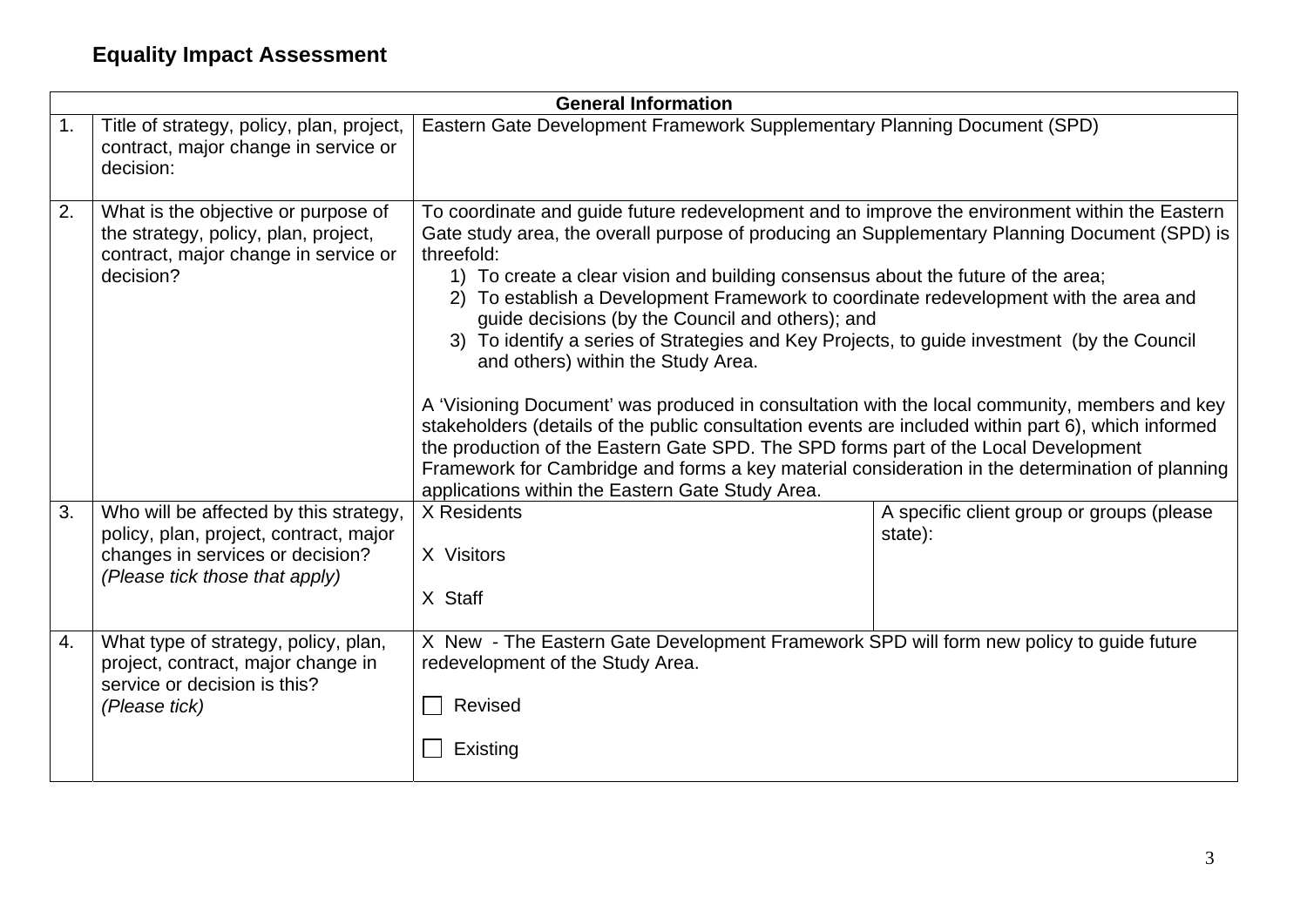| 5. | Responsible department, section,                                           | <b>Department: Environment</b>                                     |
|----|----------------------------------------------------------------------------|--------------------------------------------------------------------|
|    | service manager and Head of<br>Service.                                    | Section: Planning Service/Urban Design Team                        |
|    |                                                                            |                                                                    |
|    |                                                                            | Service Manager: Glen Richardson                                   |
|    |                                                                            | Head of Service: Patsy Dell                                        |
| 6. | Are other departments or partners<br>involved in delivering this strategy, | <b>No</b><br>$\blacksquare$                                        |
|    | policy, plan, project, contract, major<br>change in service or decision?   | X Yes (please give details):                                       |
|    |                                                                            | <b>Cambridge City Council</b>                                      |
|    |                                                                            | <b>Planning Policy Officers</b>                                    |
|    |                                                                            | <b>Development Services Officers</b>                               |
|    |                                                                            | <b>Walking and Cycling Officers</b><br><b>Environmental Health</b> |
|    |                                                                            | <b>Access Officer</b>                                              |
|    |                                                                            | <b>Landscape Officers</b>                                          |
|    |                                                                            | <b>Arboriculture Officers</b>                                      |
|    |                                                                            | <b>City Council Committee meetings</b>                             |
|    |                                                                            | <b>Cambridgeshire County Council</b>                               |
|    |                                                                            | <b>Highways Department</b>                                         |
|    |                                                                            | <b>Local Residents Associations</b>                                |
|    |                                                                            | PACT - Petersfield Area Community Trust                            |
|    |                                                                            | RARA - Riverside Area Residents Association                        |
|    |                                                                            | BruNK – Brunswick and North Kites Residents Association            |
|    |                                                                            | Developers & Landowners                                            |
|    |                                                                            | <b>Local User Groups</b>                                           |
|    |                                                                            |                                                                    |
|    |                                                                            | <b>Gathering Performance Data</b>                                  |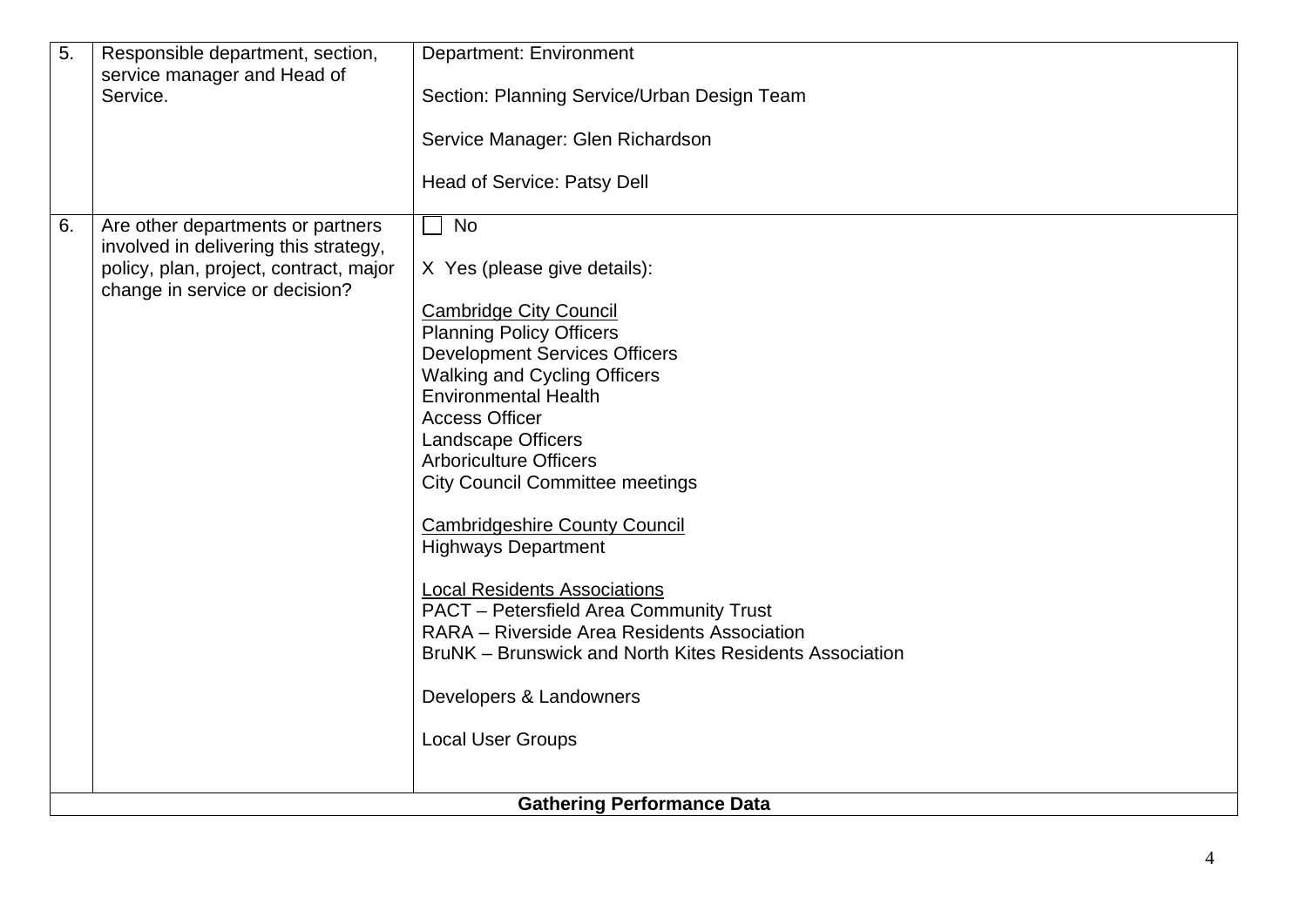| $\overline{7}$ . | How do you (or how will you)                                             | Performance indicators/targets                                                                                                                            |
|------------------|--------------------------------------------------------------------------|-----------------------------------------------------------------------------------------------------------------------------------------------------------|
|                  | monitor the impact of the strategy,                                      |                                                                                                                                                           |
|                  | policy, plan, project, contract, major                                   | Benchmarking with other organisations                                                                                                                     |
|                  | change in service or decision?                                           |                                                                                                                                                           |
|                  | (Please tick any that apply and give<br>examples e.g. bench marking with | User satisfaction survey results<br>$\sim$                                                                                                                |
|                  | the Housing Quality Network)                                             | <b>Consultation results</b><br>X                                                                                                                          |
|                  |                                                                          |                                                                                                                                                           |
|                  |                                                                          | A series of public consultation events were undertaken whilst progressing the Approved Eastern                                                            |
|                  |                                                                          | Gate Visioning Document, these included;                                                                                                                  |
|                  |                                                                          | • A public meeting held on the $9th$ November 2009 with local residents associations themed                                                               |
|                  |                                                                          | 'your community-your future'                                                                                                                              |
|                  |                                                                          | • A formal 8 week consultation period took place between $26^{th}$ July $-17^{th}$ September 2010 to<br>review the draft Eastern Gate Visioning Document, |
|                  |                                                                          | A day long staffed public exhibition took place on $11th$ October to allow local residents to ask<br>questions directly to staff members                  |
|                  |                                                                          | All comments received have been instrumental in shaping the Approved Visioning Document;                                                                  |
|                  |                                                                          | future consultation events will take place whilst progressing the visioning document to the SPD.                                                          |
|                  |                                                                          |                                                                                                                                                           |
|                  |                                                                          | <b>Complaints information</b>                                                                                                                             |
|                  |                                                                          | Freedom of Information requests                                                                                                                           |
|                  |                                                                          | Service uptake data                                                                                                                                       |
|                  |                                                                          | X External verification e.g. inspection results, views of organisations representing equalities                                                           |
|                  |                                                                          | groups                                                                                                                                                    |
|                  |                                                                          | Staff survey results                                                                                                                                      |
|                  |                                                                          |                                                                                                                                                           |
|                  |                                                                          |                                                                                                                                                           |
|                  |                                                                          | Workforce monitoring data                                                                                                                                 |
|                  |                                                                          |                                                                                                                                                           |
|                  |                                                                          | $X$ Partnership consultation – We will be consulting widely with other stakeholders including                                                             |
|                  |                                                                          | Cambridgeshire County Council and local residents associations.                                                                                           |
|                  |                                                                          |                                                                                                                                                           |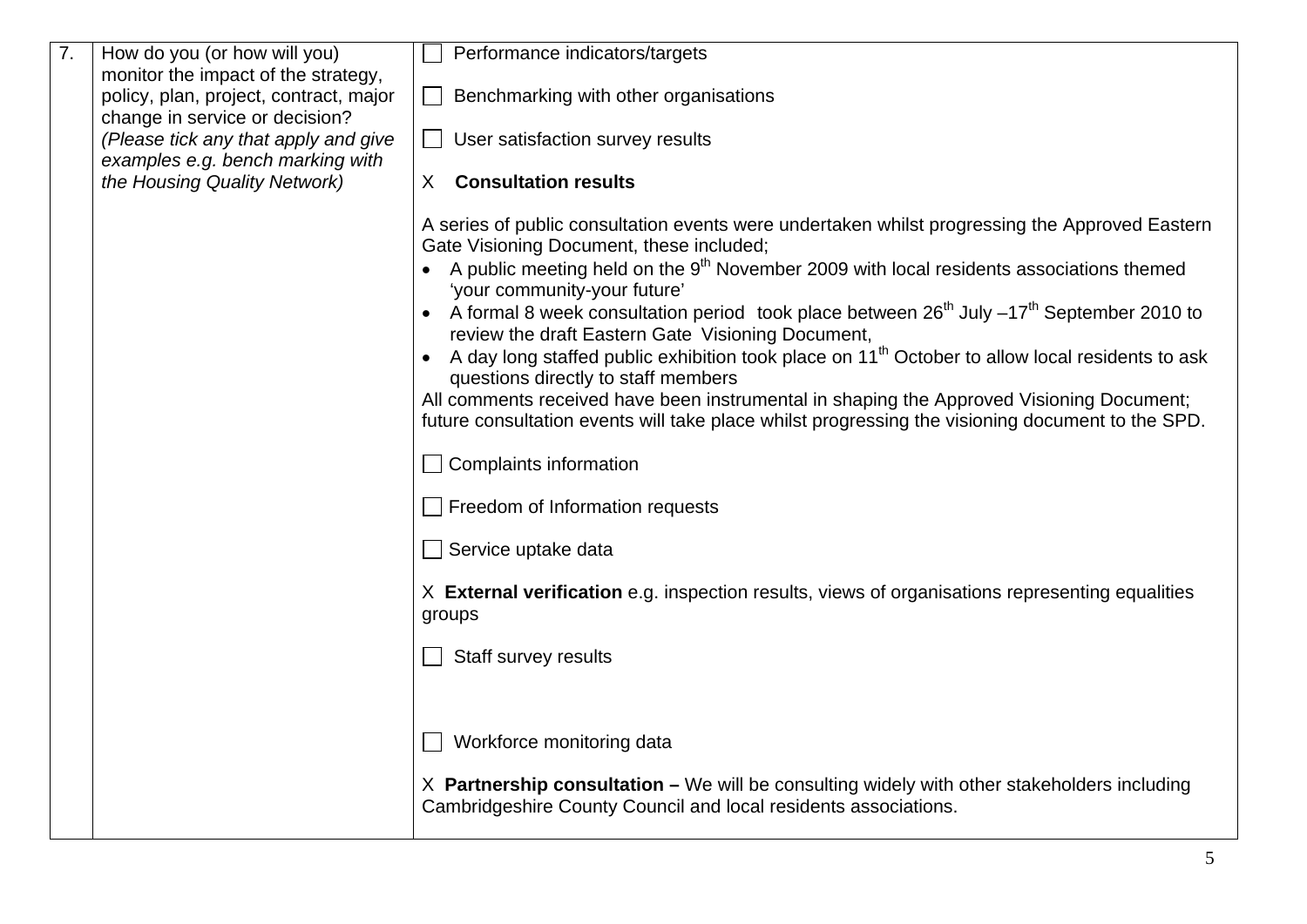|  | Other (please state:)<br>$\Box$ |
|--|---------------------------------|
|  |                                 |
|  | $\Box$ None                     |
|  |                                 |
|  |                                 |
|  |                                 |
|  |                                 |
|  |                                 |
|  |                                 |
|  |                                 |
|  |                                 |
|  |                                 |
|  |                                 |
|  |                                 |
|  |                                 |
|  |                                 |
|  |                                 |
|  |                                 |
|  |                                 |
|  |                                 |
|  |                                 |
|  |                                 |
|  |                                 |
|  |                                 |
|  |                                 |
|  |                                 |
|  |                                 |
|  |                                 |
|  |                                 |
|  |                                 |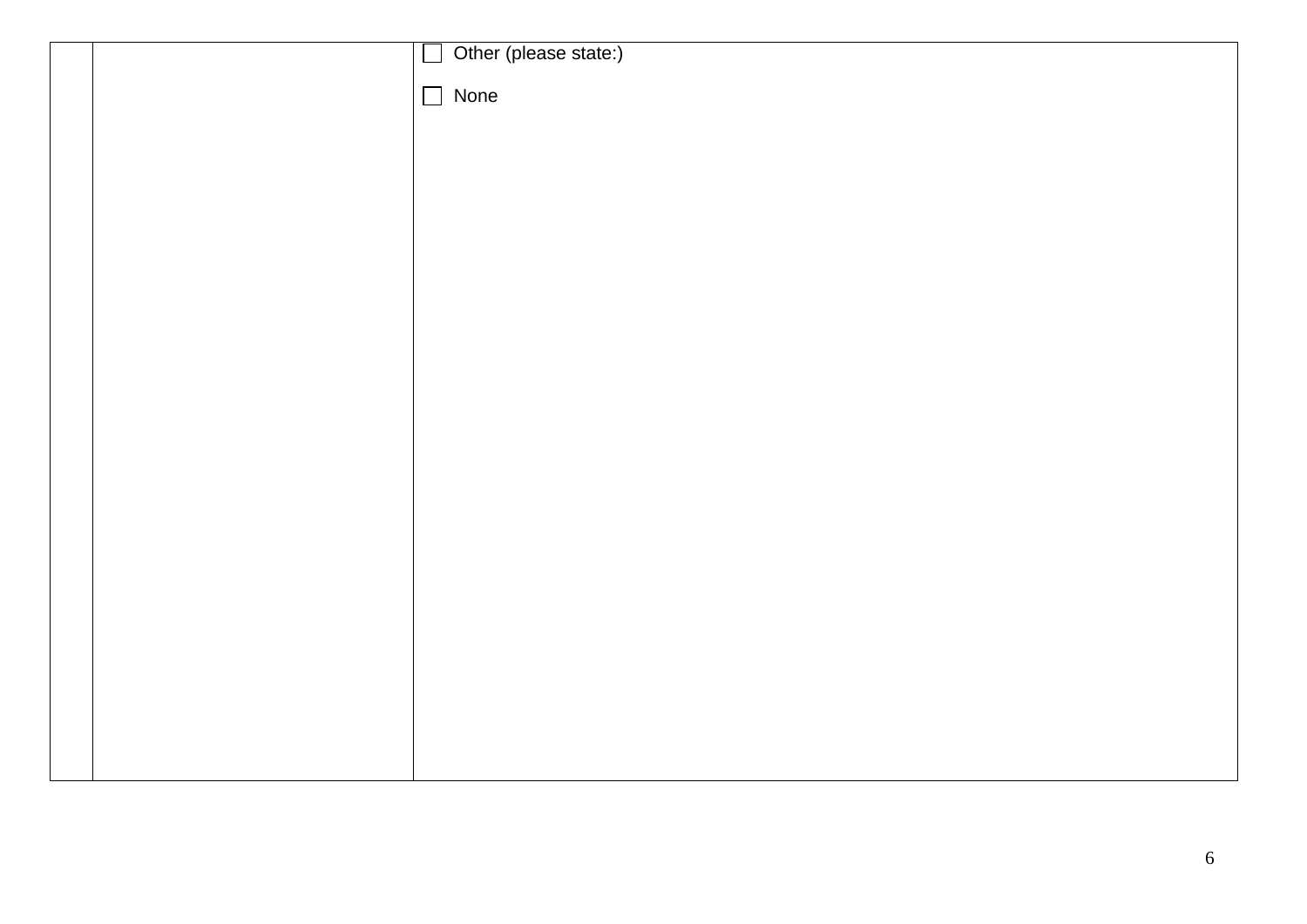| $\overline{8}$ . | Which of the equalities groups does<br>this monitoring data relate to?<br>(Please tick any that are relevant)    | X Age<br>X Disability<br>X Gender/transgender (inc gender re-          |                             | care, ex-offenders (please state): | Other factors that may lead to inequality e.g. social<br>class, income or financial exclusion, children in<br>Families and those with young children   |                          |
|------------------|------------------------------------------------------------------------------------------------------------------|------------------------------------------------------------------------|-----------------------------|------------------------------------|--------------------------------------------------------------------------------------------------------------------------------------------------------|--------------------------|
|                  |                                                                                                                  | assignment, pregnancy and maternity)<br>Marriage and Civil Partnership |                             |                                    |                                                                                                                                                        |                          |
|                  |                                                                                                                  | X Race<br>Religion/belief<br>X                                         | give details here:          |                                    | If you collect different monitoring data for different<br>groups for different aspects of your service please                                          |                          |
|                  |                                                                                                                  | Sexual orientation<br>X<br>None                                        |                             |                                    | Throughout the consultation exercises undertaken<br>for the Approved Eastern Gate Visioning Document<br>we have collected, where possible, consultees' |                          |
|                  |                                                                                                                  |                                                                        | Study Area.                 |                                    | individual concerns, issues and aspirations for the                                                                                                    |                          |
|                  |                                                                                                                  | <b>Analysing Performance Data</b>                                      |                             |                                    |                                                                                                                                                        |                          |
|                  |                                                                                                                  |                                                                        | Same<br>impact              | Not same<br>impact                 | Positive<br>(P)//<br>Negative(N)                                                                                                                       | Insufficient<br>evidence |
| 9.               | Using the monitoring information                                                                                 | Age                                                                    |                             |                                    | P                                                                                                                                                      |                          |
|                  | that you have or will be collecting,<br>please indicate if the impact of the<br>strategy, policy, plan, project, | <b>Disability</b>                                                      | $\mathcal{L}_{\mathcal{A}}$ |                                    | P                                                                                                                                                      |                          |
|                  | contract, major change in service or<br>decision is/is likely to be the same                                     | Gender (Inc pregnancy and maternity)                                   |                             |                                    | P                                                                                                                                                      |                          |
|                  | for the equalities groups as it is for<br>the population or the workforce as a                                   | Transgender (inc gender re-assignment)                                 |                             |                                    | P                                                                                                                                                      |                          |
|                  | whole.                                                                                                           | Marriage and Civil Partnership                                         |                             |                                    |                                                                                                                                                        |                          |
|                  |                                                                                                                  | Race                                                                   |                             |                                    | P                                                                                                                                                      |                          |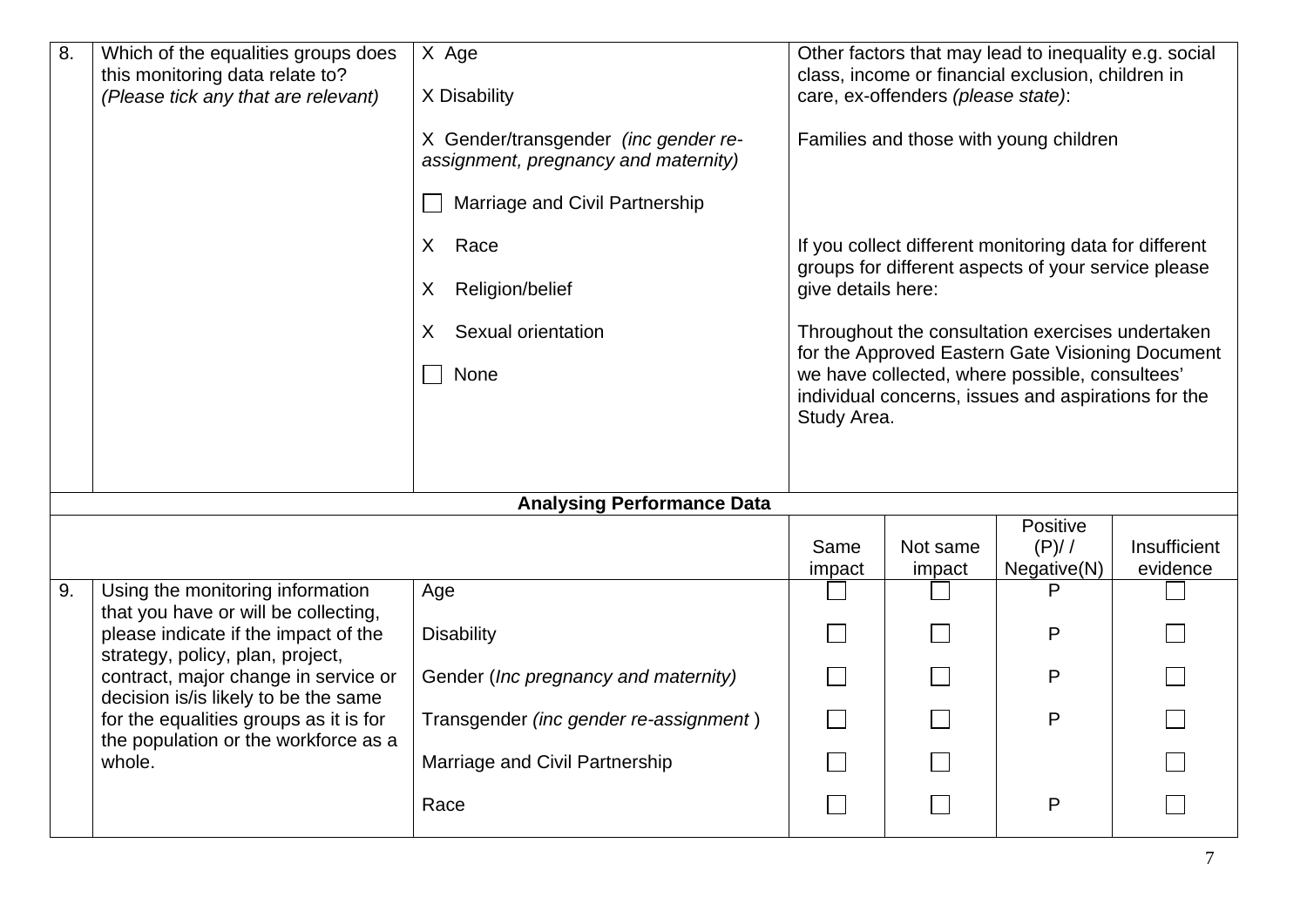| Religion/belief                                              |                             |                          | $\overline{P}$ |                                                      |
|--------------------------------------------------------------|-----------------------------|--------------------------|----------------|------------------------------------------------------|
| Sexual orientation                                           |                             | $\Box$                   | $\mathsf{P}$   |                                                      |
| Other factors that may lead to inequality<br>(please state): |                             |                          |                |                                                      |
| 1.                                                           | $\Box$                      | $\Box$                   | $\Box$         |                                                      |
| 2.                                                           | $\overline{\phantom{a}}$    | $\Box$                   | $\Box$         |                                                      |
| 3.                                                           | $\mathcal{L}_{\mathcal{A}}$ | $\Box$                   | $\Box$         | $\Box$                                               |
| None                                                         | $\Box$                      | $\overline{\phantom{a}}$ | $\Box$         |                                                      |
|                                                              |                             |                          |                |                                                      |
|                                                              |                             |                          |                |                                                      |
|                                                              |                             |                          |                |                                                      |
|                                                              |                             |                          |                |                                                      |
|                                                              |                             |                          |                |                                                      |
|                                                              |                             |                          |                |                                                      |
|                                                              |                             |                          |                |                                                      |
|                                                              |                             | What the potential       |                | Evidence of potential<br>negative impact if there is |
| <b>Equalities Group Affected</b>                             |                             | negative impact is       |                | any.                                                 |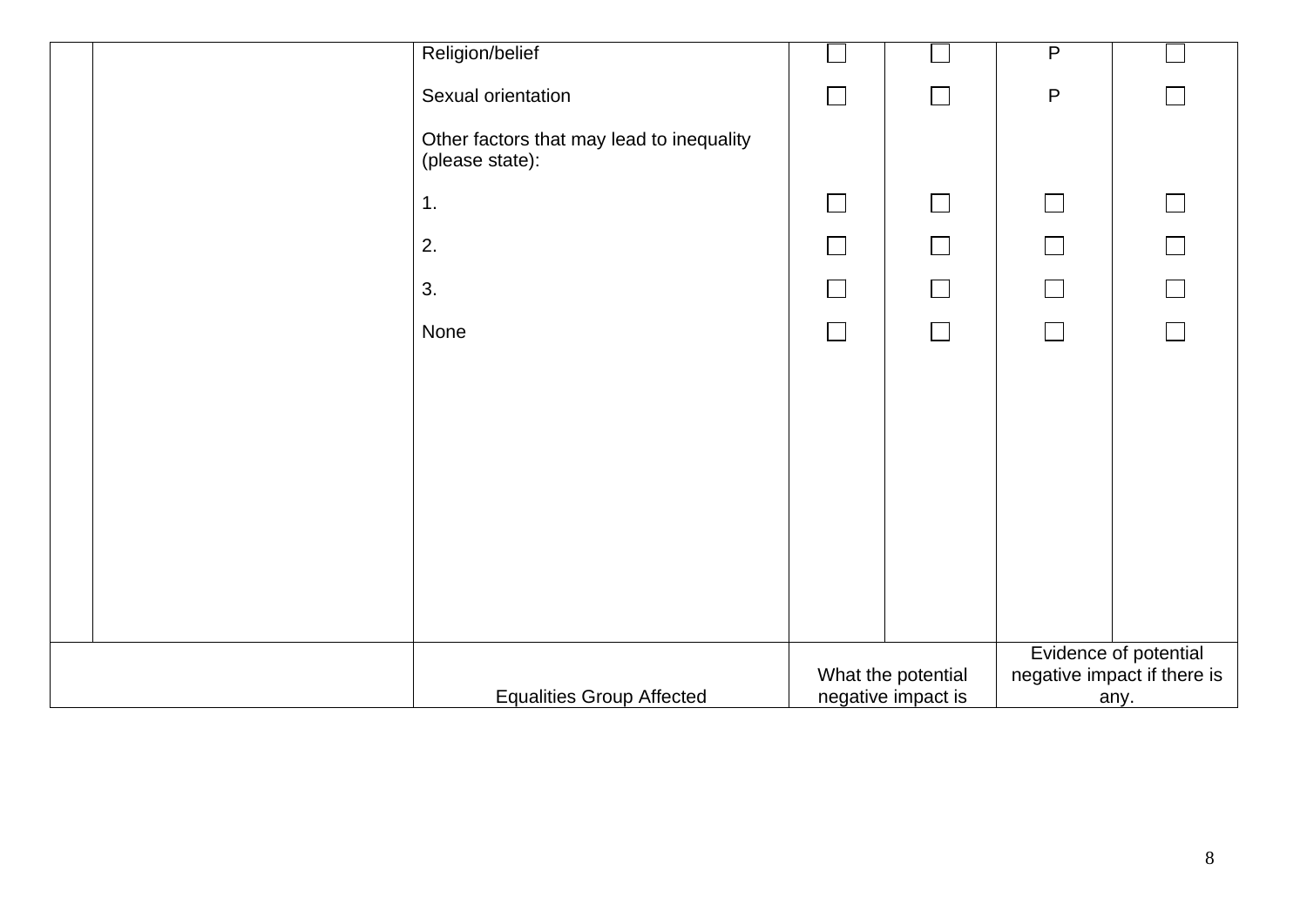| 10. | List and explain any negative<br>impacts identified in Qu 9. State<br>which equalities group is/may be<br>affected, what the negative impact<br>is/may be and give details of any<br>evidence of this impact/potential<br>impact e.g. document titles, web<br>links.<br>If you have no evidence of the<br>negative impact but believe it may<br>exist, please say so. | No impacts were identified as negative.     | N/a                           | N/a |
|-----|-----------------------------------------------------------------------------------------------------------------------------------------------------------------------------------------------------------------------------------------------------------------------------------------------------------------------------------------------------------------------|---------------------------------------------|-------------------------------|-----|
| 11. | Are or will people from equalities<br>groups take up services associated<br>with the strategy, policy, plan,<br>project, service, contract, major<br>change in service or decision at the<br>same rate as the population or the<br>workforce as a whole?<br>(Please tick)                                                                                             | X Yes<br>$\Box$ No<br>Insufficient evidence | If no, please provide details |     |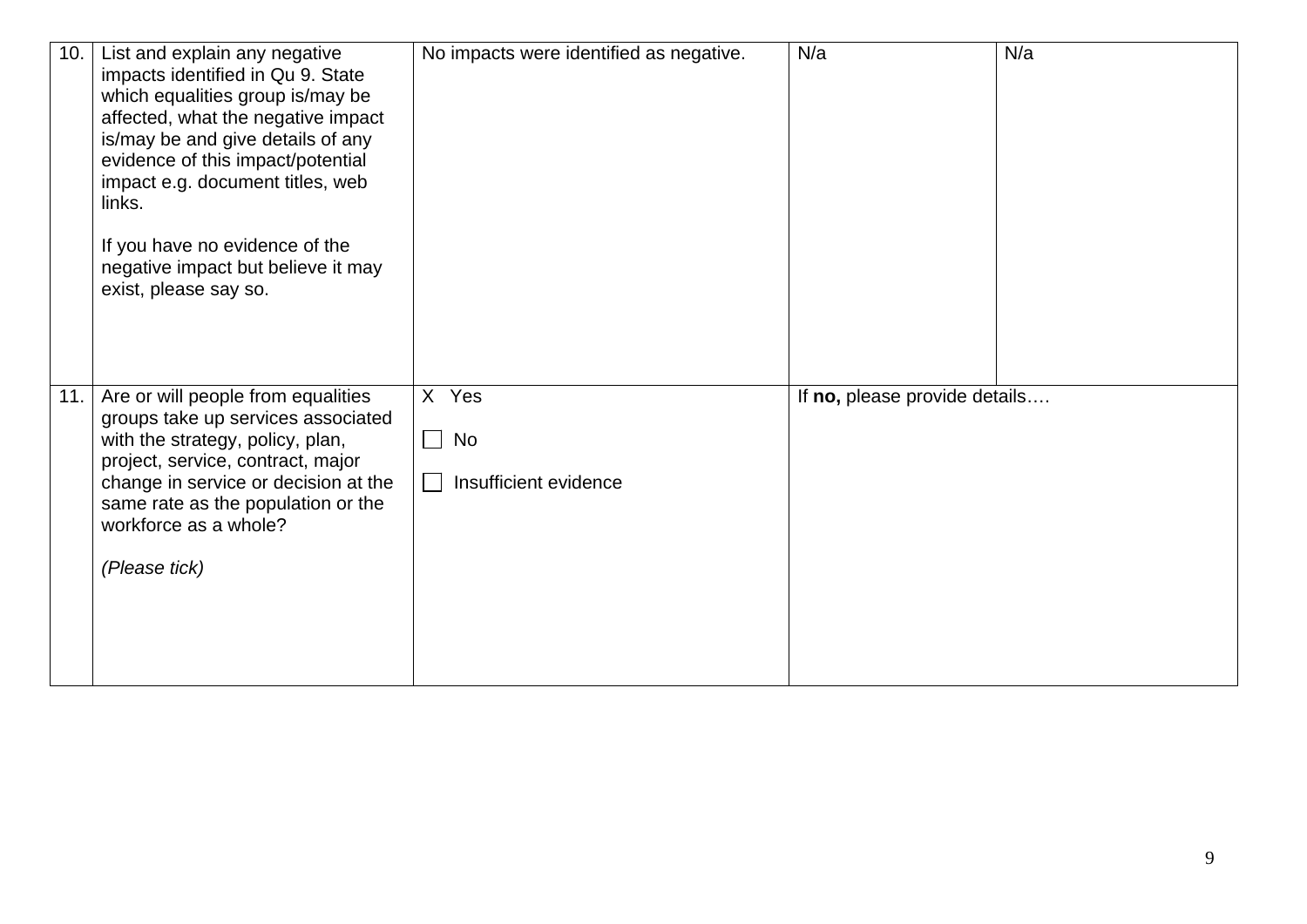| 12. | Is your strategy, policy, plan, project, | Yes                   | The key Project and Strategies contained within the         |
|-----|------------------------------------------|-----------------------|-------------------------------------------------------------|
|     | service, contract, major change in       |                       | Eastern Gate Development Framework SPD is likely            |
|     | service or decision likely to exclude    | X No                  | to achieve positive impacts for the equalities groups       |
|     | or disadvantage equalities groups in     |                       | listed in section 9. Throughout the consultation            |
|     | the longer term?                         | Insufficient evidence | exercises we have collected, where possible                 |
|     |                                          |                       | individual consultee's issues, aspirations and              |
|     | (Please tick)                            |                       | concerns for the study area, the feedback has then          |
|     |                                          |                       | been used to inform guidance contained within the           |
|     |                                          |                       | Approved Eastern Gate Visioning Document and                |
|     |                                          |                       | future Eastern Gate Development Framework SPD               |
|     |                                          |                       | Issues and concerns that were identified during the         |
|     |                                          |                       | consultation exercises that may relate to equality          |
|     |                                          |                       | groups included:                                            |
|     |                                          |                       | The Elizabeth Way roundabout underpass                      |
|     |                                          |                       | was considered by many to feel dangerous                    |
|     |                                          |                       | and hostile at night                                        |
|     |                                          |                       | Dangerous crossing on Nemarket Road -                       |
|     |                                          |                       | pavements are not wide enough to                            |
|     |                                          |                       | accommodate dogs, pushchairs and cycle                      |
|     |                                          |                       | trailers                                                    |
|     |                                          |                       | Poor Quality and unsafe routes to important                 |
|     |                                          |                       | facilities and shops                                        |
|     |                                          |                       | Lack of community centres and facilities<br>within the area |
|     |                                          |                       | Deficiency of open space and play areas                     |
|     |                                          |                       | Poor quality street lighting makes the area                 |
|     |                                          |                       | feel unsafe at night.                                       |
|     |                                          |                       | A summery of the concerns and aspirations raised            |
|     |                                          |                       | during consultation exercises undertaken for the            |
|     |                                          |                       | Eastern Gate Visioning Document can be found                |
|     |                                          |                       | within 'Summary of Public Meeting' held in                  |
|     |                                          |                       | November 2009 to discuss the area and with                  |
|     |                                          |                       | chapter 2 of the 'Eastern Gate Visioning Document'          |
|     |                                          |                       | both available from                                         |
|     |                                          |                       | www.cambridge.gov.uk/easterngate                            |
|     |                                          |                       | 10                                                          |
|     |                                          |                       |                                                             |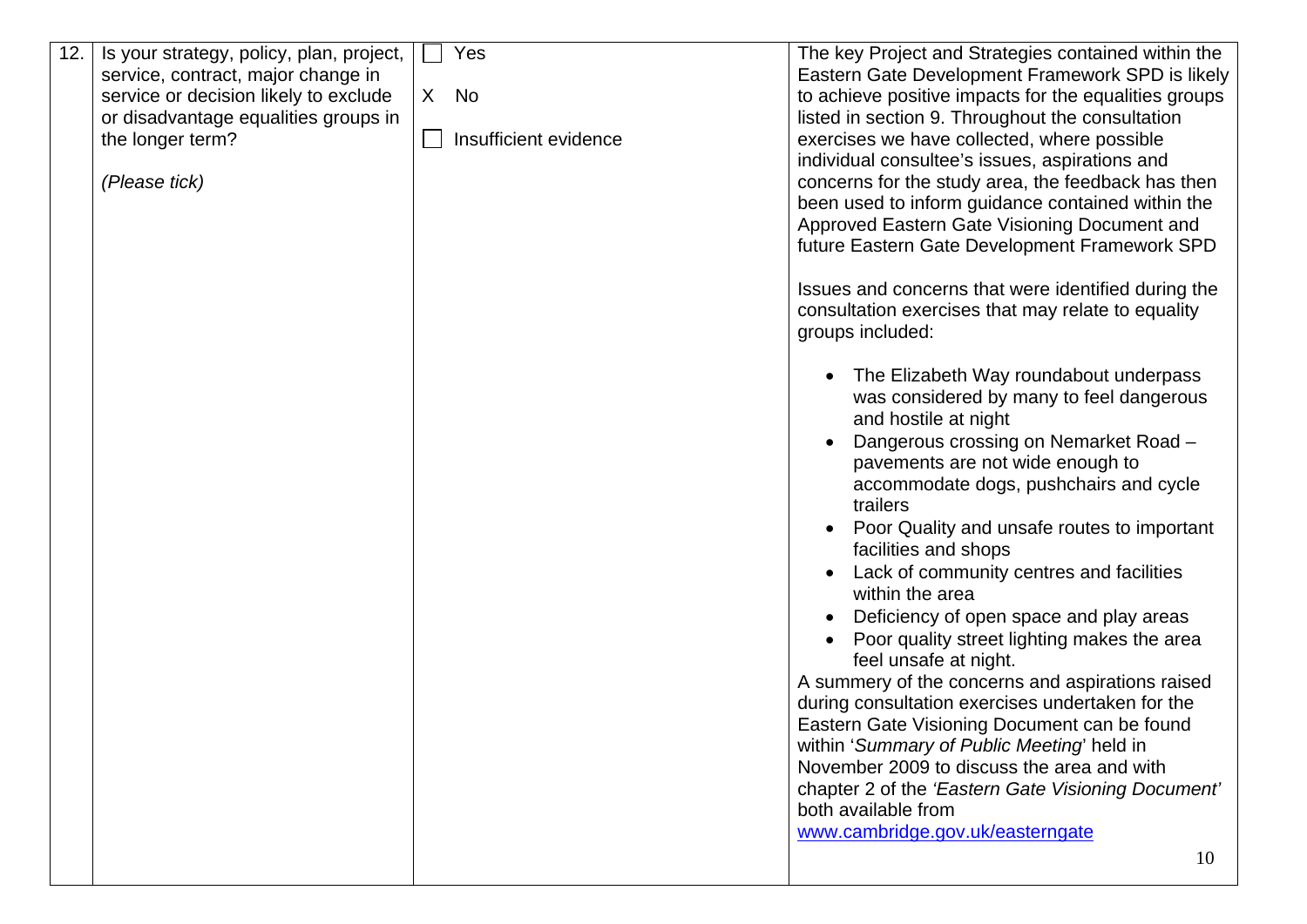|     | <b>Checking Delivery Arrangements</b>                                                                             |                                                                                    |                          |              |                          |                                                                                                                                                                                                                                                                                                                          |
|-----|-------------------------------------------------------------------------------------------------------------------|------------------------------------------------------------------------------------|--------------------------|--------------|--------------------------|--------------------------------------------------------------------------------------------------------------------------------------------------------------------------------------------------------------------------------------------------------------------------------------------------------------------------|
|     |                                                                                                                   |                                                                                    | Yes                      | <b>No</b>    | Insufficient<br>evidence | Reason                                                                                                                                                                                                                                                                                                                   |
| 13. | Please check the delivery<br>arrangements for the strategy,<br>policy, plan, project, service,                    | Are any premises involved accessible to<br>all?                                    | $\overline{X}$           |              |                          |                                                                                                                                                                                                                                                                                                                          |
|     | contract, major change in service or<br>decision against these criteria:                                          | Is any ICT software and equipment<br>accessible to all?                            | $\overline{\phantom{a}}$ |              |                          | Not Applicable                                                                                                                                                                                                                                                                                                           |
|     |                                                                                                                   | Is consultation and participation inclusive of<br>all?                             | X                        | $\mathbf{L}$ |                          |                                                                                                                                                                                                                                                                                                                          |
|     |                                                                                                                   | Are public events and meetings accessible<br>to all?                               | X                        |              |                          |                                                                                                                                                                                                                                                                                                                          |
|     |                                                                                                                   | Do public meetings and events avoid<br>conflict with religious events?             | $\mathsf{X}$             | $\sim$       |                          |                                                                                                                                                                                                                                                                                                                          |
|     | If you answered no to any of the<br>criteria, please explain why, giving<br>details of any legal justification if | Is electronic, web based and paper<br>information accessible for all?              | X                        |              |                          |                                                                                                                                                                                                                                                                                                                          |
|     | there is one                                                                                                      | Are images and text in documents and<br>publicity campaigns representative of all? | $\overline{\mathcal{L}}$ | $\sim$       | X                        | Majority of Images<br>contained within the<br><b>Eastern Gate Visioning</b><br>Document and<br><b>Development Framework</b><br>SPD depict or highlight a<br>specific existing issue or<br>observation within the<br>study area (for example<br>images show pedestrian<br>guardrails which form a<br>barrier to movement) |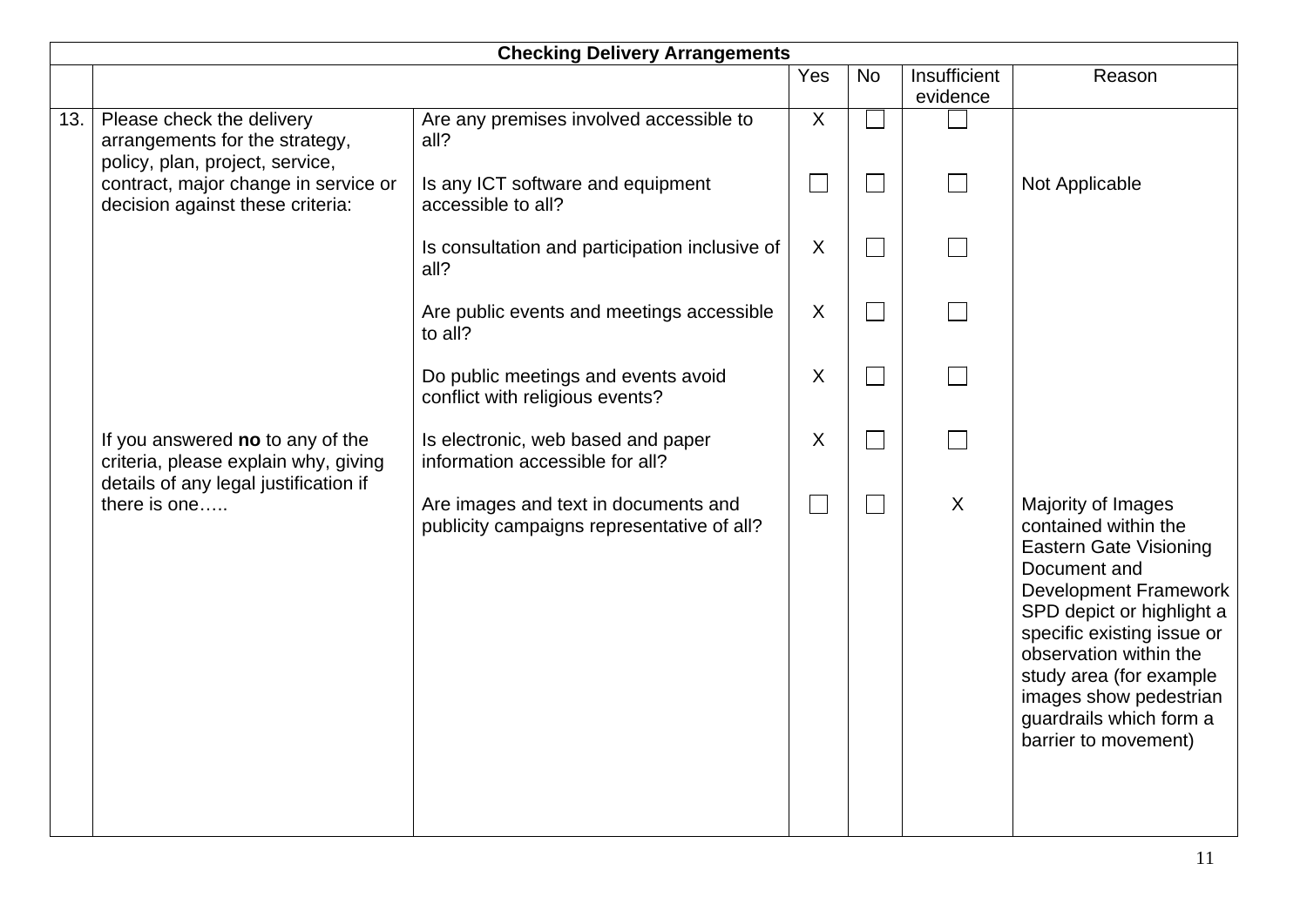|                                                                                                                                      |    | <b>Conclusions and Next Steps</b>                                                                                                          |                                                                                                                                                                                                        |
|--------------------------------------------------------------------------------------------------------------------------------------|----|--------------------------------------------------------------------------------------------------------------------------------------------|--------------------------------------------------------------------------------------------------------------------------------------------------------------------------------------------------------|
| a) The evidence has not identified<br>14.<br>any disadvantages or negative<br>be published on the Internet and Intranet.<br>impacts. |    |                                                                                                                                            | No further action required. Sign off this form and send a copy to Anette Grindsted, Project Support<br>Officer, Strategy and Partnerships anette.grindsted@cambridge.gov.uk who will arrange for it to |
|                                                                                                                                      |    | b) The evidence indicates that there<br>are no disadvantages or negative<br>impacts that cannot be easily<br>addressed.                    | Complete the Action Plan                                                                                                                                                                               |
|                                                                                                                                      |    | c) It has not been possible to say<br>whether or not there is a<br>disadvantage or negative impact<br>e.g. there is insufficient evidence. | Go to Question 15                                                                                                                                                                                      |
|                                                                                                                                      | d) | The evidence indicates potential<br>disadvantages or negative<br>impacts that cannot be easily<br>addressed.                               | <b>Complete Action Plan</b>                                                                                                                                                                            |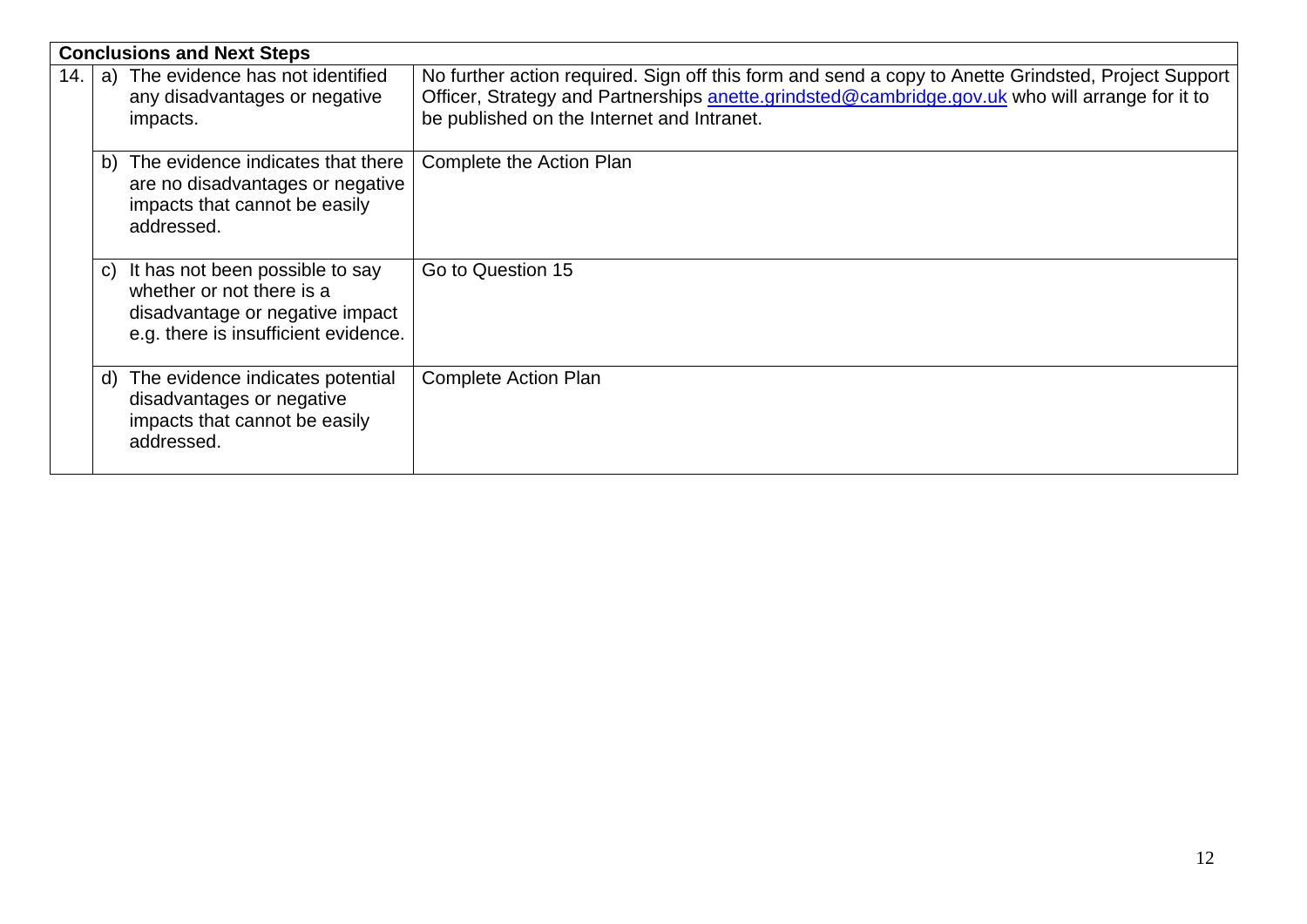|     | <b>Gathering additional information</b> |                                                       |                                                                                                    |  |  |
|-----|-----------------------------------------|-------------------------------------------------------|----------------------------------------------------------------------------------------------------|--|--|
| 15. | What additional evidence are you        | Advice from experts                                   | Other (please state):                                                                              |  |  |
|     | going to gather? (Please tick any       |                                                       |                                                                                                    |  |  |
|     | that apply)                             | Demographic profile e.g. Census                       | Additional consultation exercises will be undertaken                                               |  |  |
|     |                                         |                                                       | as part of the development of the Eastern Gate                                                     |  |  |
|     |                                         | <b>Existing consultation results</b><br>X             | Development Framework SPD in Autumn 2011.                                                          |  |  |
|     |                                         | Existing user data                                    | Best practice and national guidance will continue to                                               |  |  |
|     |                                         | External verification e.g. expert views               | be used to inform the strategies and key projects<br>within the Eastern Gate Development Framework |  |  |
|     |                                         | of people/organisations representing                  | SPD.                                                                                               |  |  |
|     |                                         | equality group(s)                                     |                                                                                                    |  |  |
|     |                                         | Local needs analysis e.g. Joint                       |                                                                                                    |  |  |
|     |                                         | <b>Strategic Needs Assessments</b>                    |                                                                                                    |  |  |
|     |                                         | National best practice information e.g.               |                                                                                                    |  |  |
|     |                                         | <b>Audit Commission reports</b>                       |                                                                                                    |  |  |
|     |                                         |                                                       |                                                                                                    |  |  |
|     |                                         | New consultation with a specific<br>equality group(s) |                                                                                                    |  |  |
|     |                                         |                                                       |                                                                                                    |  |  |
|     |                                         | Research reports                                      |                                                                                                    |  |  |
|     |                                         | Relevant staff group expertise                        |                                                                                                    |  |  |
|     |                                         |                                                       |                                                                                                    |  |  |
| 16. | If you have any additional comments     |                                                       |                                                                                                    |  |  |
|     | please add them here.                   |                                                       |                                                                                                    |  |  |
|     |                                         |                                                       |                                                                                                    |  |  |
|     |                                         |                                                       |                                                                                                    |  |  |
|     |                                         |                                                       |                                                                                                    |  |  |
|     |                                         |                                                       |                                                                                                    |  |  |
|     |                                         |                                                       |                                                                                                    |  |  |
|     |                                         |                                                       |                                                                                                    |  |  |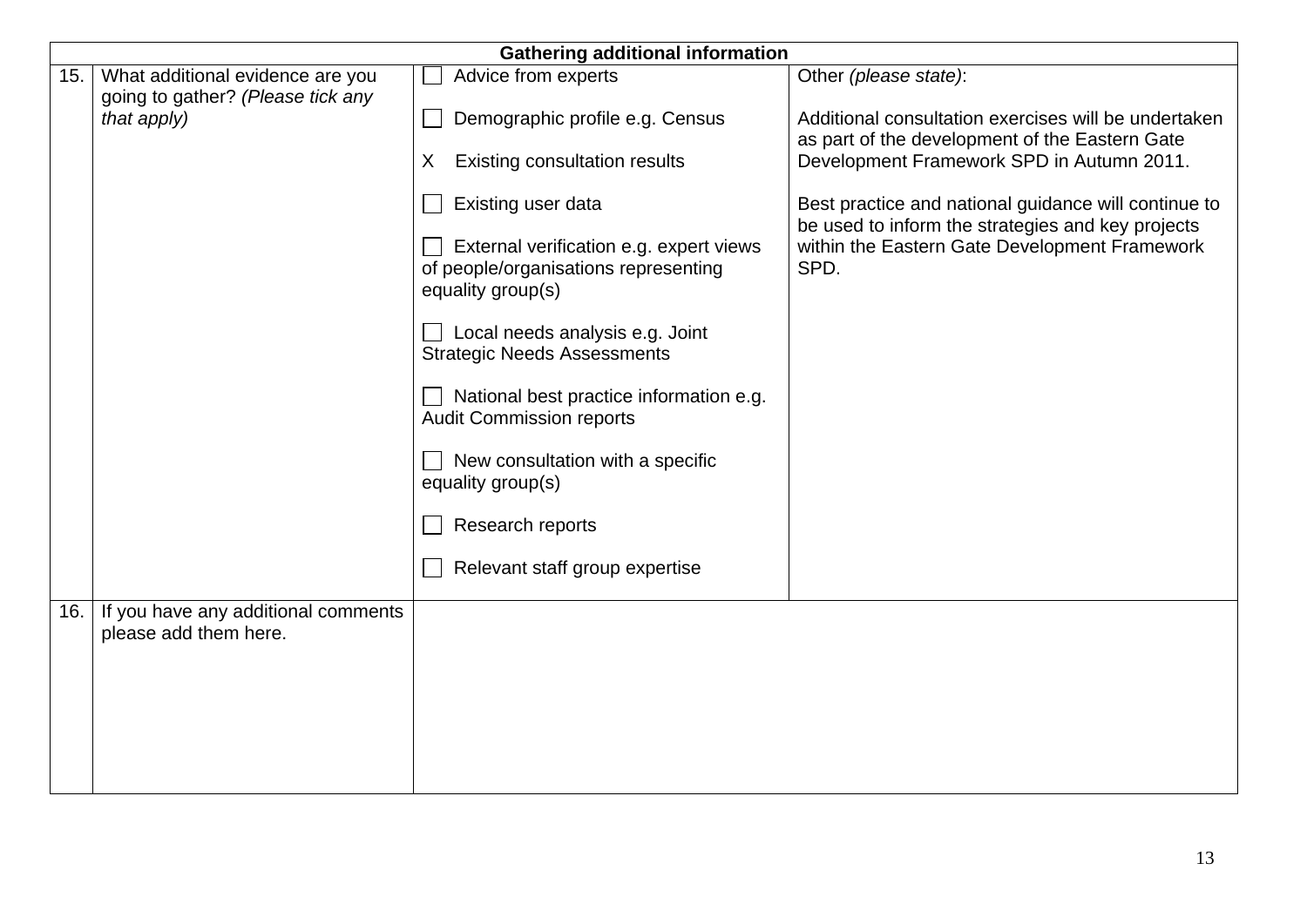|     | <b>Completion</b>                                                                                                          |                                                      |  |
|-----|----------------------------------------------------------------------------------------------------------------------------|------------------------------------------------------|--|
| 17. | Name and job title of assessment<br>lead officer:                                                                          | Matthew Paul, Urban Designer, Urban Design Team      |  |
|     | Date of completion:                                                                                                        | 16 <sup>th</sup> February 2011                       |  |
|     | Names of other assessment team<br>members and people consulted:                                                            | Christine Leonard, Business and Information Services |  |
|     | Date of next review of the EqIA<br>This should be within three years of<br>the date of completion of the original<br>EqIA. | February 2014                                        |  |

Note: when completed a copy of this form should be saved with the relevant strategy, plan, policy, project, contract, major change in service or decision and an electronic copy sent to Anette Grindsted, Project Support Officer in Strategy and Partnerships email **anette.grindsted@cambridge.gov.uk** who will arrange for publication on the Council's web pages and the Intranet**.** 

N:\Strategy & Partnerships\Equalities\E.I.A\EqIA Guidance and Template Review Oct 09\EqIA Template August 2010 FINAL.doc